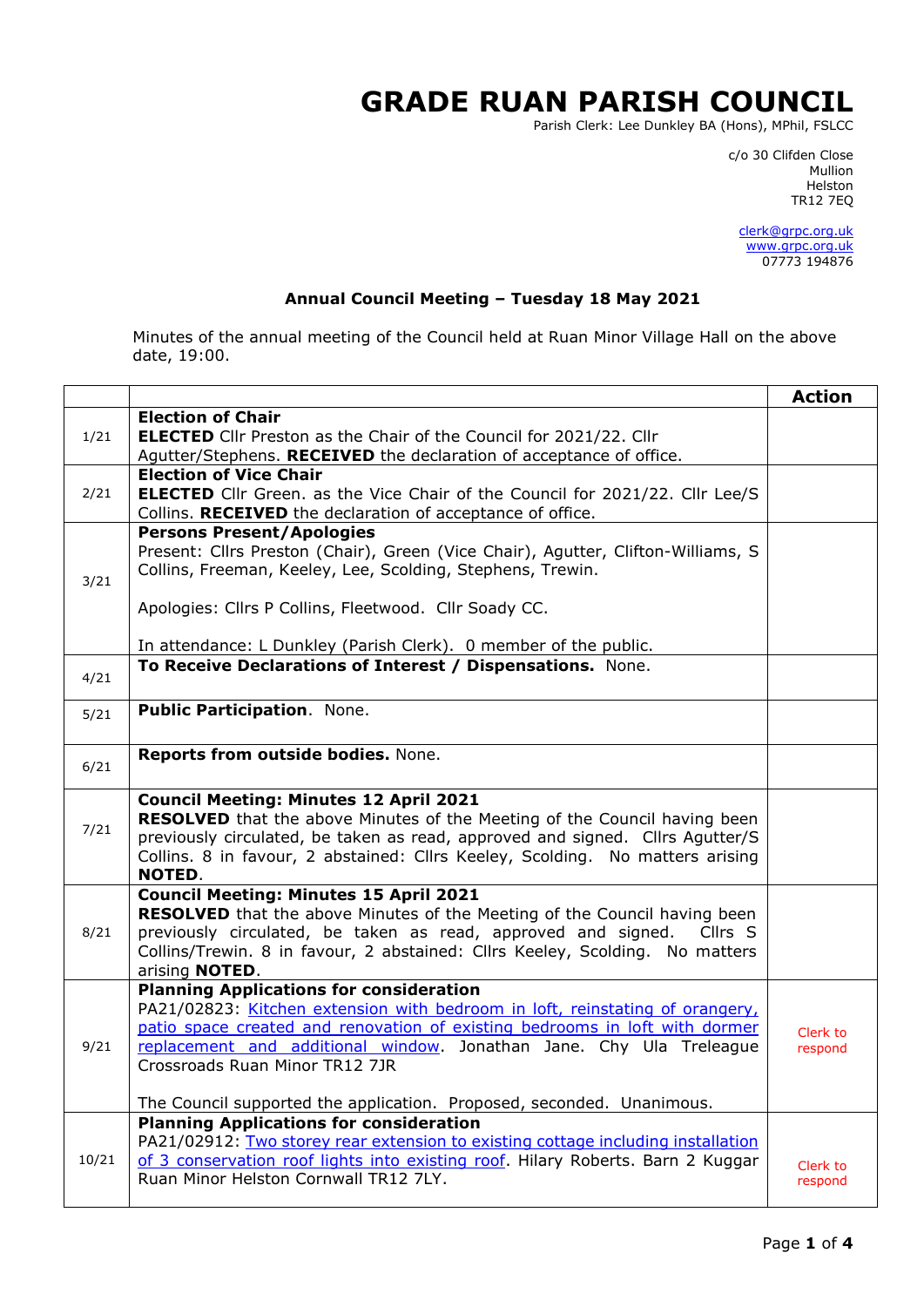|       | The Council object to the application and request that the applicant/Planning<br>Officer investigates concerns of drainage, overlooking and restriction of sunlight<br>which have been raised by neighbours. Proposed, seconded. 7 voted in favour,<br>1 against, 2 abstained.                                                                                                                                                                                                                                                                                                                                                                                                                                                                                                                                                                                                                                                                     |                                         |
|-------|----------------------------------------------------------------------------------------------------------------------------------------------------------------------------------------------------------------------------------------------------------------------------------------------------------------------------------------------------------------------------------------------------------------------------------------------------------------------------------------------------------------------------------------------------------------------------------------------------------------------------------------------------------------------------------------------------------------------------------------------------------------------------------------------------------------------------------------------------------------------------------------------------------------------------------------------------|-----------------------------------------|
|       | Planning Applications decided by CC since the last meeting                                                                                                                                                                                                                                                                                                                                                                                                                                                                                                                                                                                                                                                                                                                                                                                                                                                                                         |                                         |
| 11/21 | APPROVED:<br>PA20/09265: Proposed construction of a dwelling. Land Adjacent Coth<br>$-$<br>Lytherna Cadgwith.<br>PA21/01695: Small extension to "sun lounge" on first floor to create<br>larger living room. Cloakroom to become small study area - new skylight<br>to roof and insertion of wood burning stove. Reinstatement of door into<br>kitchen to create further access to front garden. Change of use from<br>workshop to 4th bedroom and en suite. Polstangey Praze Ruan Minor.<br>PA21/03523: Application for Non Material Amendment following grant of<br>planning permission PA20/10785 dated 26.01.2021. Amendment to<br>fenestration on WSW elevation. St Rumons Cottage St Ruan.<br>PA21/02299: The removal of the old conservatory and terrace. New<br>Orangery and terrace built on the same footprint, with the roof of the<br>Orangery becoming a balcony which is accessed from the master<br>bedroom. St Ruan House St Ruan. |                                         |
| 12/21 | Preapplications, consultations and appeals. None                                                                                                                                                                                                                                                                                                                                                                                                                                                                                                                                                                                                                                                                                                                                                                                                                                                                                                   |                                         |
| 13/21 | <b>New picnic benches</b><br>RESOLVED to purchase three benches as above for use at the Recreation<br>Ground and to set an upper spending limit of £600. Cllrs Trewin/Lee. 9 voted in<br>favour, 1 abstained: Cllr S Collins.                                                                                                                                                                                                                                                                                                                                                                                                                                                                                                                                                                                                                                                                                                                      | Clerk to liaise<br>with Paul<br>Ferrari |
| 14/21 | <b>Finance report and Payments</b><br>RESOLVED to adopt the most recent Finance Report and authorise the<br>payments of Accounts Outstanding:<br>L Carter<br>Cleaning<br>20.00<br><b>Hudson Accounting</b><br><b>Internal Audit</b><br>200.00<br>R Sanders<br>Common Land works and play area<br>354.00<br><b>Staffing</b><br>658.99<br>Insurance Premium 2021/22<br>1159.17<br><b>BHIB Insurance</b><br>Cllrs Trewin/S Collins. Unanimous.                                                                                                                                                                                                                                                                                                                                                                                                                                                                                                        |                                         |
| 15/21 | <b>Committees</b><br>a) <b>APPOINTED</b> Cllrs P Collins, Green, Preston, Trewin to serve on the Staffing<br>committee.<br>b) APPOINTED Cllrs Preston, Green, S Collins, Scolding, Keeley to serve on<br>the Finance committee.<br>c) <b>APPOINTED</b> Cllrs Preston, Green, Trewin, Fleetwood, Clifton-Williams to<br>serve on the Footpaths committee.<br>d) <b>APPOINTED</b> Cllrs Scolding, Clifton-Williams, Lee, Preston to serve on the<br>Play Area Unit Supervision committee.                                                                                                                                                                                                                                                                                                                                                                                                                                                            |                                         |
| 16/21 | <b>Outside groups</b><br>a) <b>APPOINTED</b> Cllr Agutter as the representative to the Village Hall.<br>b) <b>APPOINTED</b> Cllrs Fleetwood, S Collins, Scolding as representatives to the<br>Recreation Ground.<br>c) <b>APPOINTED</b> Cllrs Agutter and Stephens as representatives to Churchyard<br>maintenance.<br>d) <b>APPOINTED</b> Cllr Clifton-Williams as the representative to the Under 5s.<br>e) <b>APPOINTED</b> Cllr Preston as a Treewarden (non-Cllr Treewaden - J<br>Fletcher).<br>f) <b>APPOINTED</b> Cllrs Lee (primary) and Keeley (reserve) as representatives to<br>the Community Network.<br>g) <b>APPOINTED</b> Cllrs P Collins and Keeley as board members of Grade Ruan<br>Community Land Trust.                                                                                                                                                                                                                        |                                         |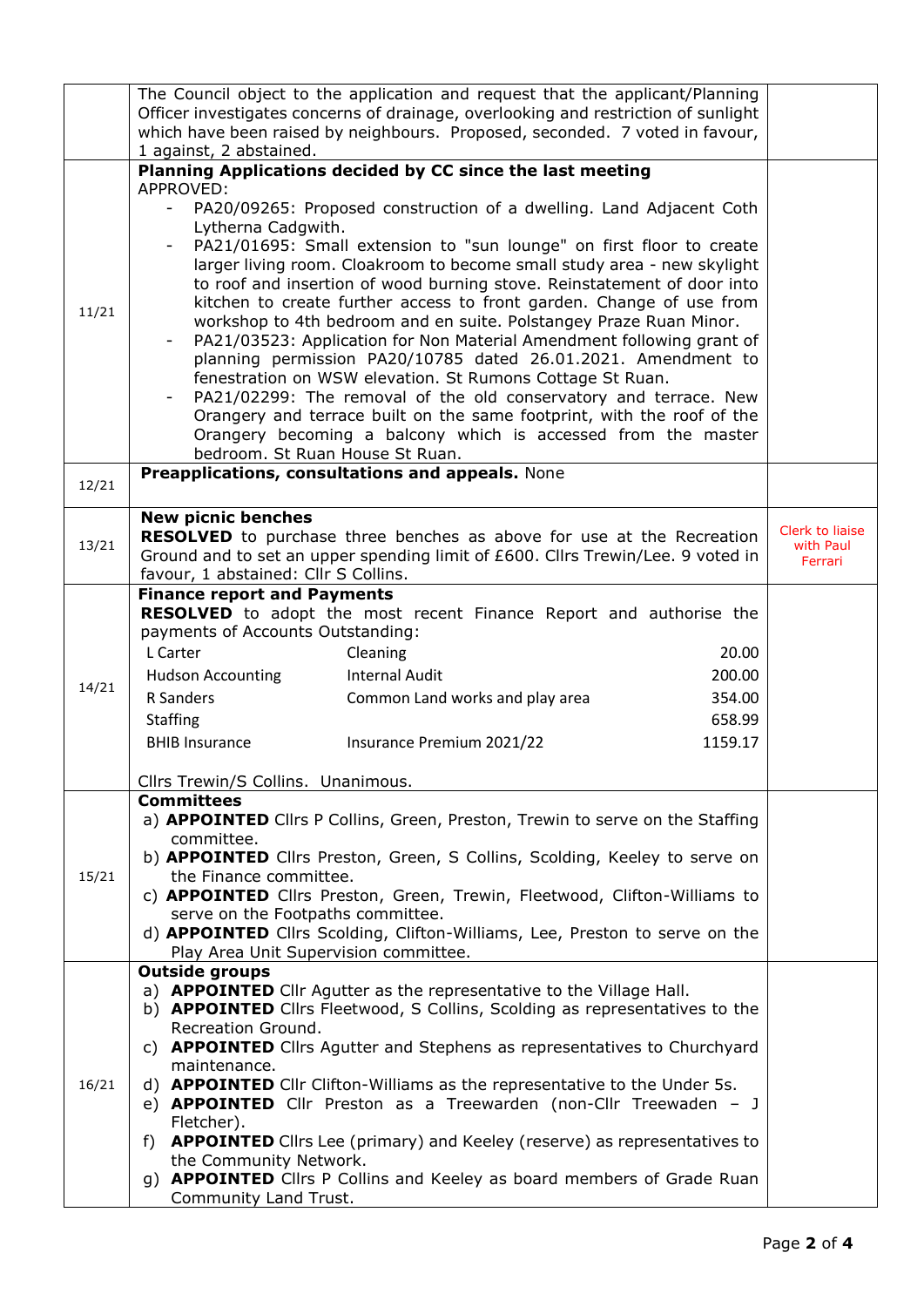| 17/21 | <b>Online Banking Councillor verification</b><br>REAPPOINTED Cllrs Preston and Green as online banking verifiers for<br>payments, and APPOINTED Cllr Fleetwood as a reserve verifier following the<br>departure of former Cllr Freeman.                                                                                                                                                                                                                                                                                               | <b>Cllr Fleetwood</b><br>to pursue               |
|-------|---------------------------------------------------------------------------------------------------------------------------------------------------------------------------------------------------------------------------------------------------------------------------------------------------------------------------------------------------------------------------------------------------------------------------------------------------------------------------------------------------------------------------------------|--------------------------------------------------|
| 18/21 | <b>Internal Control Policy</b><br><b>CONSIDERED</b> a draft as above and <b>RESOLVED</b> to adopt. Clirs S Collins/Lee.<br>Unanimous.                                                                                                                                                                                                                                                                                                                                                                                                 | Clerk to<br>publish                              |
| 19/21 | Annual Return Section 1: Annual Governance Statement 2020/21<br>RESOLVED to approve the above as circulated. Cllrs Green/Lee. Unanimous.                                                                                                                                                                                                                                                                                                                                                                                              | Clerk to<br>publish                              |
| 20/21 | Annual Return Section 2: Accounting Statement 2020/21<br><b>RESOLVED</b> to approve the above as circulated. Cllrs Green/Lee. Unanimous.                                                                                                                                                                                                                                                                                                                                                                                              | Clerk to<br>publish                              |
| 21/21 | <b>Internal Auditor's report Year End 2020/21</b><br><b>NOTED</b> the contents of the above.                                                                                                                                                                                                                                                                                                                                                                                                                                          | <b>Clerk</b> to<br>publish                       |
| 22/21 | <b>Standing Orders 2021</b><br><b>RESOLVED</b> to adopt the above. Cllrs S Collins/Trewin. Unanimous.                                                                                                                                                                                                                                                                                                                                                                                                                                 | Clerk to<br>publish                              |
| 23/21 | <b>Financial Regulations 2021</b><br>RESOLVED to adopt the above. Cllrs Agutter/Trewin. Unanimous.                                                                                                                                                                                                                                                                                                                                                                                                                                    | <b>Clerk</b> to<br>publish                       |
| 24/21 | <b>Code of Conduct 2021</b><br><b>RESOLVED</b> to adopt the above. Cllrs Trewin/S Collins. Unanimous.                                                                                                                                                                                                                                                                                                                                                                                                                                 | Clerk to<br>publish                              |
| 25/21 | <b>General Risk Assessment 2021/22</b><br>RESOLVED to adopt the above. Cllrs Keeley/Green. Unanimous.                                                                                                                                                                                                                                                                                                                                                                                                                                 | Clerk to<br>publish                              |
| 26/21 | <b>Freedom of Information Publication Scheme 2021</b><br>RESOLVED to adopt the above. Cllrs S Collins/Trewin. Unanimous.                                                                                                                                                                                                                                                                                                                                                                                                              | <b>Clerk</b> to<br>publish                       |
| 27/21 | Terms of reference for communication with partners<br><b>CONSIDERED</b> as above with regard to RNAS Culdrose, the Planning Authority<br>and the Highways Authority and RESOLVED to adopt. Cllrs Trewin/Keeley.<br>Unanimous.                                                                                                                                                                                                                                                                                                         | Clerk to<br>publish                              |
| 28/21 | <b>General Power of Competence</b><br><b>CONSIDERED</b> eligibility for the above and <b>RESOLVED</b> to adopt. Cllrs S<br>Collins/Scolding. Unanimous.                                                                                                                                                                                                                                                                                                                                                                               |                                                  |
| 29/21 | <b>Meetings Calendar 2021/22</b><br><b>CONSIDERED</b> as above, with regard to COVID-19 restrictions in the short term<br>and in particular to establishing the normal day of Council meetings to a<br>Thursday in the long term. RESOLVED to set normal Full Council meetings as<br>the second Thursday of each month except August. Calendar to apply from July<br>2021. Cllrs Agutter/Trewin. Unanimous.                                                                                                                           |                                                  |
| 30/21 | Delegation of Authority to Clerk for interim period due to COVID-19<br>restrictions<br><b>RESOLVED</b> that the Council delegates authority to the Clerk in consultation<br>with the Chair and Vice Chair to take any actions necessary with associated<br>expenditure to protect the interests of the community and ensure Council<br>business continuity, informed by consultation with the members of the council.<br>The scheme of delegation will be reviewed no later than September 2021. Cllrs<br>Green/S Collins. Unanimous. |                                                  |
| 31/21 | Interpretation map per minute 204/20<br><b>CONSIDERED</b> an updated version and <b>RESOLVED</b> to agree the final proof as<br>above. Cllrs Trewin/Lee. Unanimous.                                                                                                                                                                                                                                                                                                                                                                   | <b>Cllr Preston to</b><br>action                 |
| 32/21 | Footpaths, Highways; Tree wardens report.<br>a) <b>CONSIDERED</b> reports: Issues have been identified with stiles around<br>footpaths near Grade Church, including via Paul Racey. Footpath<br>Committee members to investigate.<br>Alleged removal of stones near Pons Medda has caused flooding issues on<br>footpath 21.<br>Road crossing safety by Ruan Minor School was raised as an issue by Cllr<br>Scolding.                                                                                                                 | <b>Cllr Scolding</b><br>to gather<br>information |